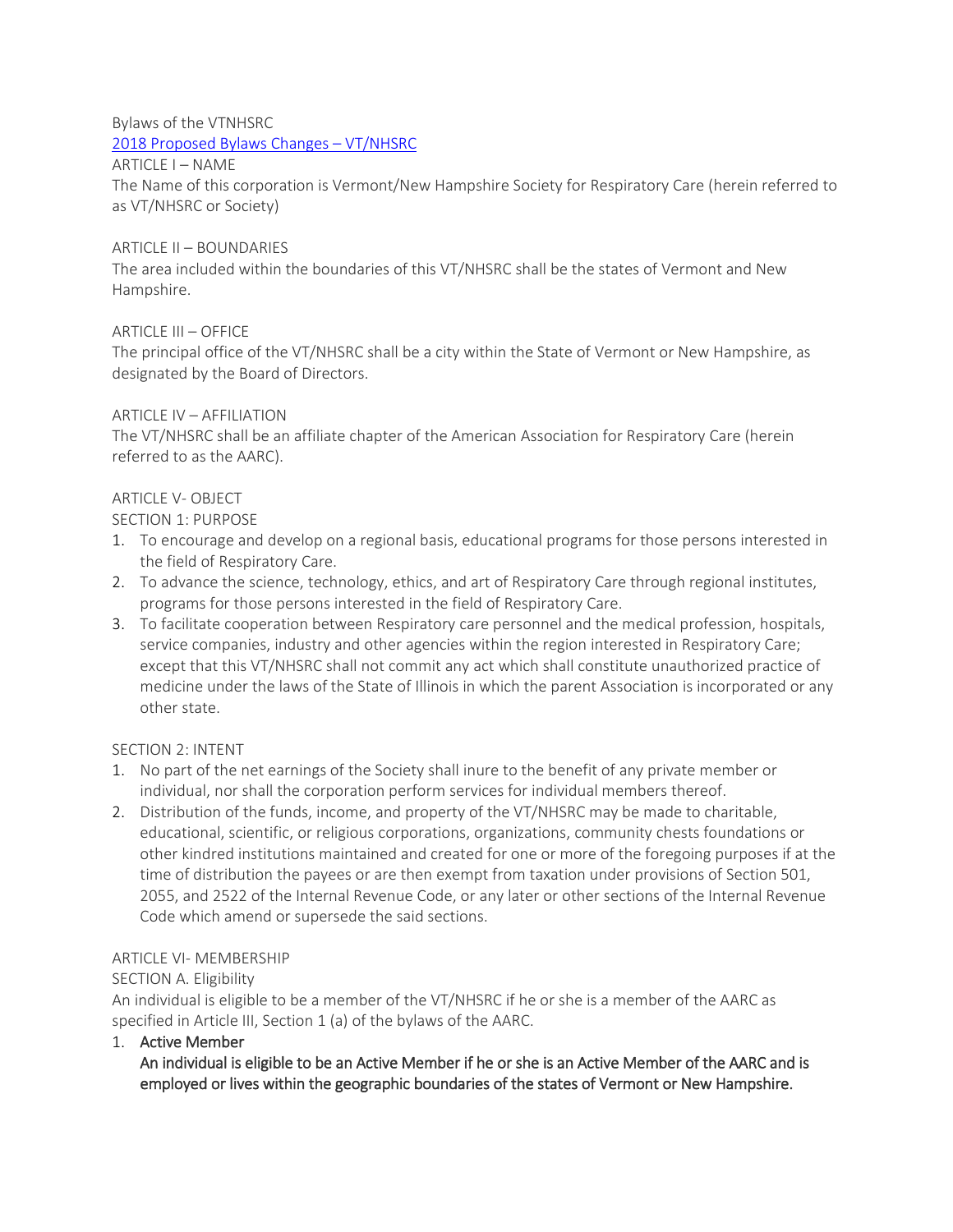# 2. Associate Member

An individual is eligible to be an Associate Member if he or she holds a position related to respiratory care and does not meet the requirements to become an Active Member. Associate Members shall have all of the rights and privileges of the Active except they shall not be entitled to hold office, vote or serve as chair of any standing committee of the Society.

- 3. Special Members
	- 1. Life Member

Life members shall be active or associate members who have rendered outstanding service to the AARC. Life Membership may be conferred by an affirmative majority vote of the AARC Board of Directors. Life Members shall enjoy all the rights and privileges of membership of the VT/NHSRC including the right to hold office, hold committee chairs, and vote. Life Members shall be exempt from the payment of dues.

2. Honorary Member

Honorary Members shall be persons who have rendered distinguished service to the field of respiratory care. Honorary Membership may be conferred by an affirmative majority vote of the AARC Board of Directors and shall enjoy all the rights and privileges of membership of the VT/NHSRC except the right to hold office, hold committee chairs, and vote. Honorary Members shall be exempt from the payment of dues.

3. Student Member

An individual is eligible if he or she is enrolled in an approved training program in Respiratory Therapy. A Student Member shall NOT be entitled to chair state committees or vote. A student member may only hold an appointed student position on the board of directors.

#### ARTICLE VII-Board of Directors

SECTION 1: The Board of Directors shall consist of the President, President-Elect, Past-President, Secretary, Treasurer, AARC Delegates, and the Board Members-at-Large. Additional non-voting members of the VT/NHSRC BOD will be student members, PACT representatives and all other positions not explicitly listed in this section.

# SECTION 2: CHAIR

The President shall be the Chair and presiding officer of the Board of Directors.

SECTION 3: MEETINGS

The Board of Directors shall hold at least three meetings during each year which may be held any place designated by the Board of Directors as specified in the notice of the meeting. Meetings will be available for attendance by any person of the membership and also available for call-in attendance.

SECTION 4: TERMS OF OFFICE

- 1. The term of President, Secretary and Treasurer shall be for a two (2) year term each;
- 2. President-Elect and Immediate Past-President shall be for one (1) year each; the president-elect shall hold office for the last year of the current President's term, and the Past-President shall hold office for the year immediately after their presidency ends.
- 3. Delegate (2 years)
- 4. Delegate-Elect (2 years)
- 5. District Board Members at large- two years each with up to 2 positions from NH and two from VT (appointed)
- 6. PACT NH (appointed for two years, non-voting)
- 7. PACT VT (appointed for two years, non-voting)
- 8. Chair of the Education Committee (appointed annually)
- 9. Student members, appointed by the President, with the support of their program's faculty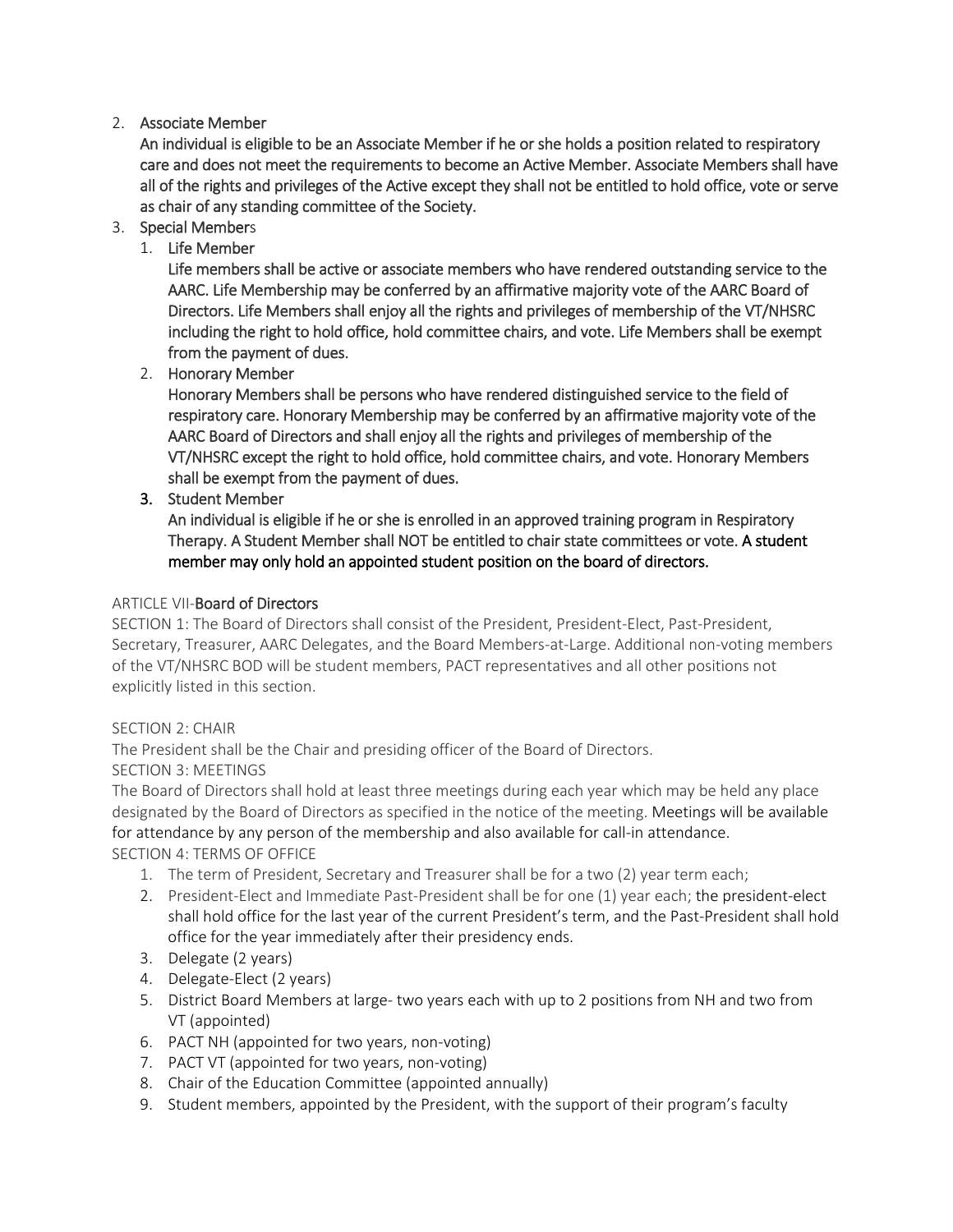- 10. All elected officers' terms begin January 1;
- 11. The incumbent officers shall remain in office until such date and until their respective successors assume office;
- 12. No officer shall hold concurrent elected offices.

13. No Director having served four (4) consecutive terms shall succeed themselves in that office SECTION 5: DUTIES

# THE BOARD OF DIRECTORS SHALL:

- 1. Supervise all the business and activities of the VT/NHSRC within the limitation of these bylaws.
- 2. Adopt and rescind standing rules, regulations, policies and procedures of the VT/NHSRC.
- 3. After consideration of the budget, determine for the following year the amount, if any, of membership dues, remunerations, scholarships, and other related matters.
- 4. Confirm temporary appointments to office or position, as appropriate.
- 5. Confirm the appointment of Medical Director(s), as appropriate.
- 6. Perform such other duties as may be necessary or appropriate for the management of the VT/NHSRC.

#### SECTION 6: MEETINGS

A majority of the *voting members* present either physically or electronically at a duly called meeting shall constitute a quorum. In the event of a meeting without a quorum, the Secretary shall compile a list of minutes and related business items to submit for an electronic vote by the Board of Directors. SECTION 7: OFFICERS

The officers of this Society shall be: President, Immediate Past President, President-Elect, Secretary, Treasurer and Delegate

# SECTION 8: VACANCIES IN OFFICE

- 1. In the event that the President resigns before the expiration of their term of office, the position shall be succeeded by the President-elect, who shall serve during the remaining portion of the President's term of office and then complete the term that they were elected to serve.
- 2. In the event of a vacancy in the office of President-elect, the Nominating Committee shall place in nomination the names of two (2) candidates for the vacant office. One nominee shall be chosen for the office in a vote by the Board of Directors. In the event of a tie, the current president shall decide the winner.
- 3. If a vacancy occurs any other positions not explicitly listed above; then the President, with the approval of the Board of Directors, shall appoint a substitute to fulfill the duties of that position for the remainder of the term for that office.
- 4. In the event of a concurrent vacancy of both the President and President-elect positions, The Delegate will convene a meeting of the remaining board of directors to elect a suitable replacement from the body of the Board of Directors.
- 5. Should any member of the Board of Directors fail to fulfill the duties of their position for greater than 6 months, then the remaining members of the Board of Directors may vote in a replacement for the remainder of the term for that position.

# SECTION 9: DUTIES OF OFFICERS

# 1. THE PRESIDENT SHALL:

- 1. Preside as Chair (with voting rights) over all regular and special meetings and the annual meeting of the VT/NHSRC'S membership and all meetings of the Board of Directors;
- 2. Appoint Standing Committee(s)
- 3. Be an ex-officio member of all committees except as otherwise provided in the Bylaws;
- 4. Present to the Board of Directors and membership an annual report to the VT/NHSRC;
- 5. Assure that all officers, directors, committee chairs, and representatives of the VT/NHSRC fulfill their duties;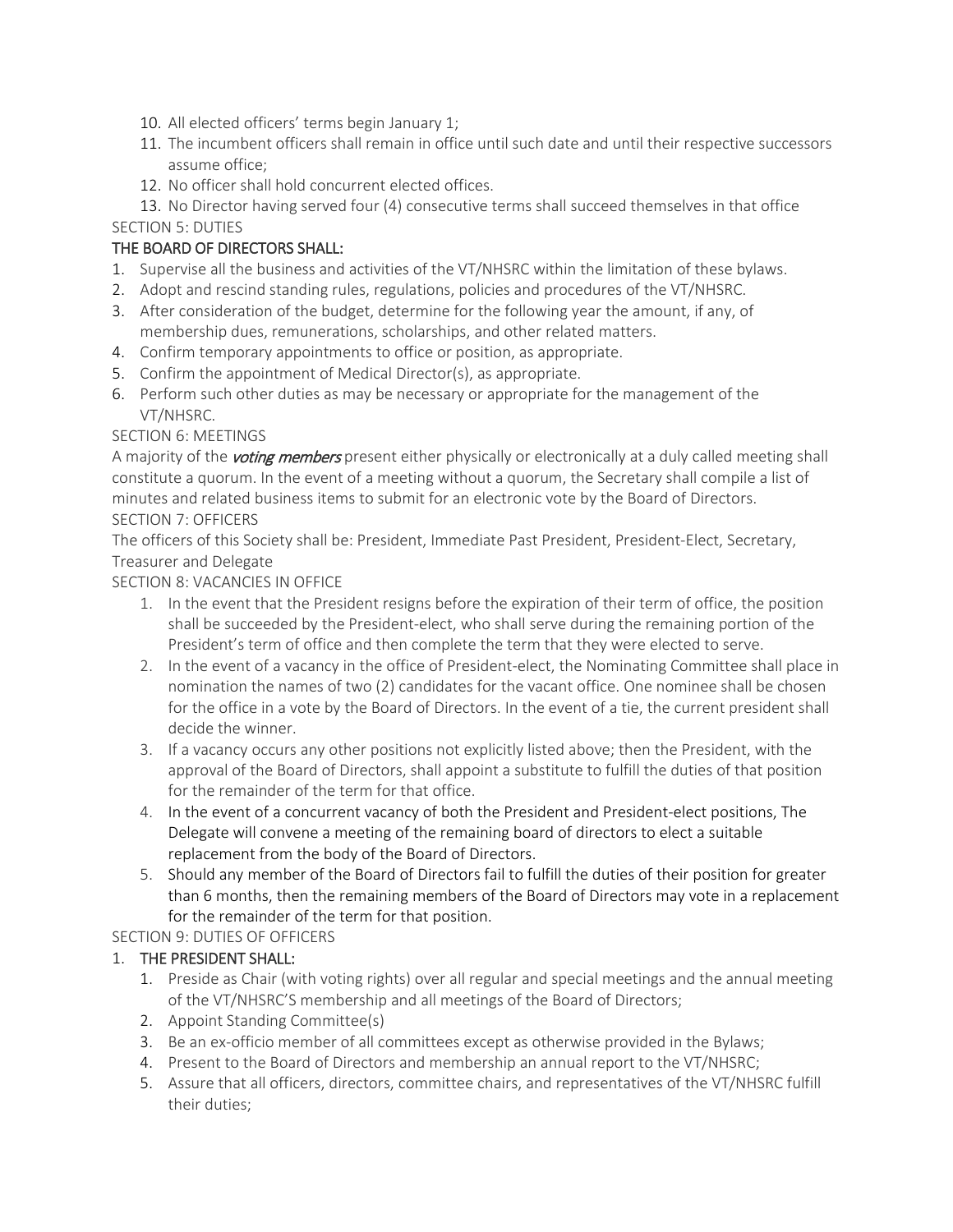- 6. Communicate to the Secretary business items for meeting agendas
- 7. Retain the fiduciary responsibility for all VT/NHSRC activities during their term;
- 8. Succeed to Immediate Past Presidency when the Immediate Past President's term ends;
- 9. Perform such other duties as may be assigned by the Board of Directors.

# 2. THE PRESIDENT-ELECT SHALL

- 1. Become Acting President and shall assume the duties of the President in the event of the President's absence, resignation or disability;
- 2. Succeed to the Presidency when the President's term ends;
- 3. Use their term in preparation for the Presidency;
- 4. Participate as a voting member of the Board of Directors
- 5. Perform such other duties as may be assigned by the President or Board of Directors.

# 3. THE TREASURER SHALL:

- 1. Account for the monies of this VT/NHSRC, approve payment of bills and disburse funds under the direction of the President in accordance with the approved budget;
- 2. Be responsible for the continuing record of all income and disbursements and submit a quarterly trial balance to the Board of Directors within twenty (20) business days after the monthly closing of the books;
- 3. Prepare and submit in writing an annual report of the finances of the VT/NHSRC for the preceding year to the Board of Directors and the membership;
- 4. Respond to inquiries from the Board of Directors, Delegate, Committee Chairs, President and the general membership regarding the fiscal operation and affairs of the VT/NHSRC;
- 5. Participate in annual budget planning and development concerning the VT/NHSRC'S strategic plan;
- 6. Maintain required tax documents in accordance with IRS rules and regulations and assist with auditing as required.
- 7. Serve as a member of the Budget Committee and a voting member of the Board of Directors
- 8. Perform such other duties as may be assigned by the President or Board of Directors.

# 4. THE SECRETARY SHALL:

- 1. Be responsible for overseeing the documentation of the proceedings of all regularly scheduled and special meetings of the VT/NHSRC;
- 2. Compile business items into meeting agendas with input from the President and other members of the Board of Directors; these shall be distributed to the BOD before the start of meetings.
- 3. Attest to the signature of the officers of this VT/NHSRC;
- 4. Serve as a voting member of the Budget Committee and Board of Directors;
- 5. Prepare and submit such reports as may be required by the AARC;
- 6. Perform such other duties as may be assigned by the President or Board of Directors.

# 5. THE IMMEDIATE PAST PRESIDENT SHALL:

- 1. Advise and consult with the President;
- 2. Will participate as a voting member on the Board of Directors;
- 3. Perform such other duties as may be assigned by the President or Board of Directors.

# 6. THE DELEGATION SHALL:

The Delegate(s), hereinafter referred to as the Delegation, shall be active members, and in good standing in the AARC and the VT/NHSRC

Serve as representatives of the VT/NHSRC'S membership to the AARC's House of Delegates;

- 1. Attend all meetings of the AARC's House of Delegates;
- 2. Attend the Annual business meetings of the VT/NHSRC and the AARC;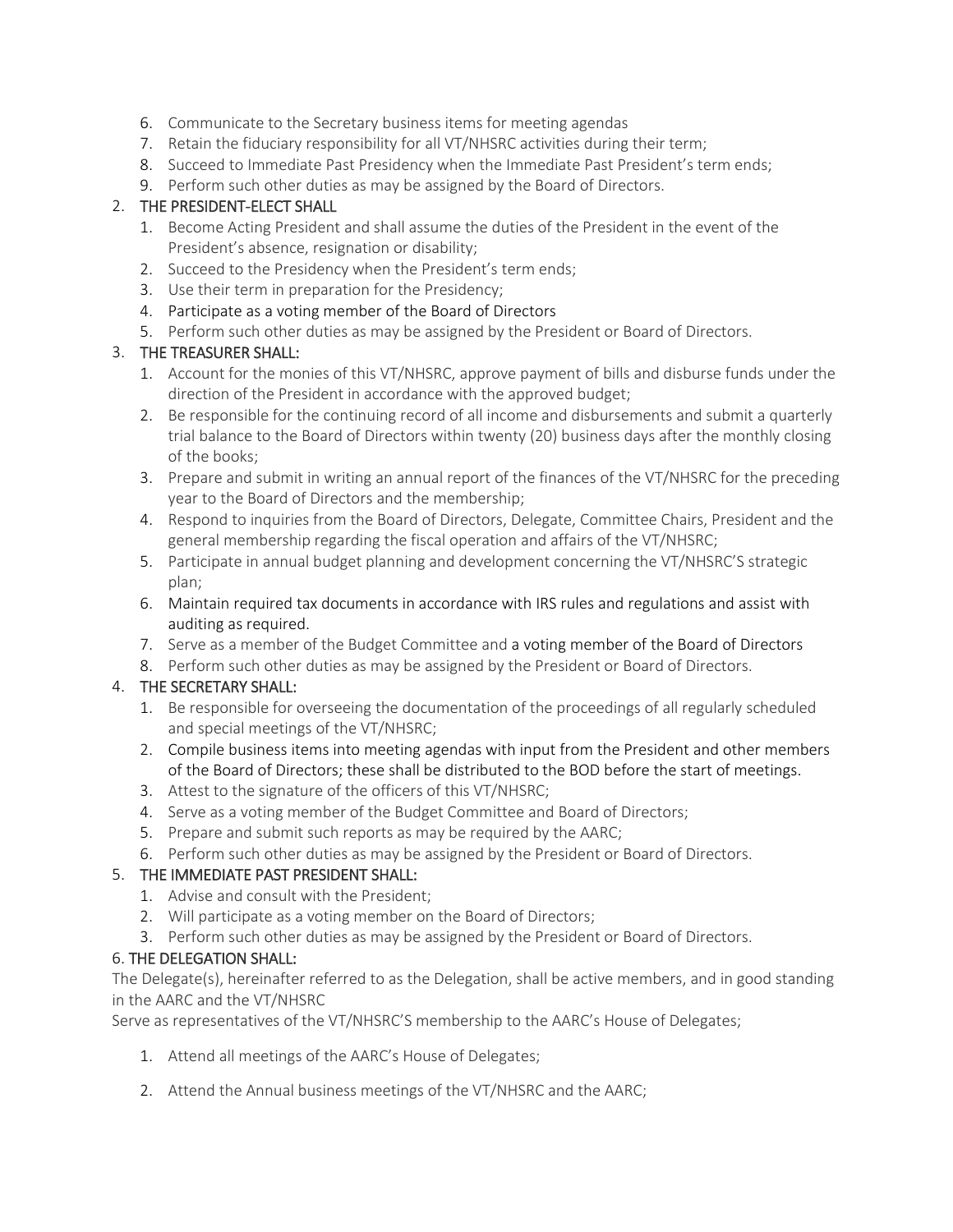- 3. Be an active communicator between the AARC's Executive branch and the VT/NHSRC;
- 4. Present proposed amendments to AARC Bylaws to the AARC Bylaws Committee;
- 5. Present resolutions for consideration to the House of Delegates;
- 6. Serve as a voting member on the Board of Directors and participate as a member of the Membership Committee
- 7. Report to the VT/NHSRC the activities of the AARC's Business and House of Delegate's Meetings;
- 8. Perform such other duties as may be assigned by the President or Board of Directors.

# 7. PACT MEMBERS SHALL:

1. Attend VT/NH SRC BOD meetings

- 2. Participate in outreach and represent The Society at AARC sanctioned advocacy events
- 3. Perform such other duties as may be assigned by the President or Board of Directors

# 8. Student Liaisons Shall:

1. Attend and participate in VT/NH SRC BOD meetings, including the Annual Meeting

2. Be an active communicator between the VT/NH SRC BOD and their peers at local respiratory care programs

3. Perform such other duties as may be assigned by the President or Board of Directors

#### ARTICLE VIII- NOMINATIONS AND FLECTIONS

#### SECTION 1: NOMINATION COMMITTEE

The President shall appoint a Nomination Committee each year, to meet after the annual meeting and before December 1<sup>st</sup>. Potential nominees for any open positions will be evaluated for fitness to the position and current membership, and a final ballot will be submitted to the Board of Directors for vote by the full membership. In the event no nomination committee is found then the board will be the committee.

#### SECTION 2: NOMINATIONS AND BALLOTS

Annually, the Committee shall place in nomination the names of active members interested in filling any of the positions listed in Article VII, Section 4 that are or will be vacant for the next term cycle.

- 1. Only Active members, in good standing, shall be eligible for nomination.
- 2. Any Active Member admitted to membership up to the day of the ballot shall be entitled to vote. Those members admitted to membership after the day of the ballot shall be eligible to vote at the next regular election.
- 3. The election shall be accomplished by electronic ballot.
- 4. The results of such election shall be binding upon the VT/NHSRC and each member thereof.
- 5. The nominee who receives the most votes from voting members is the declared elected officer. A tie vote shall be decided by a run-off election.
- 6. Election Results, once inspected, will be posted on the Society website, and/or other official media

#### Section 3: INSPECTORS OF ELECTION

The president shall appoint at least two (2) impartial Inspectors of Election who shall check the eligibility of each ballot and tally the votes. No candidate will serve as an Inspector.

Section 4: BALLOTS

The ballots will be retained with the Board of Directors for a period of three (3) months following the election.

ARTICLE IX- COMMITTEES SECTION 1: STANDING COMMITTEES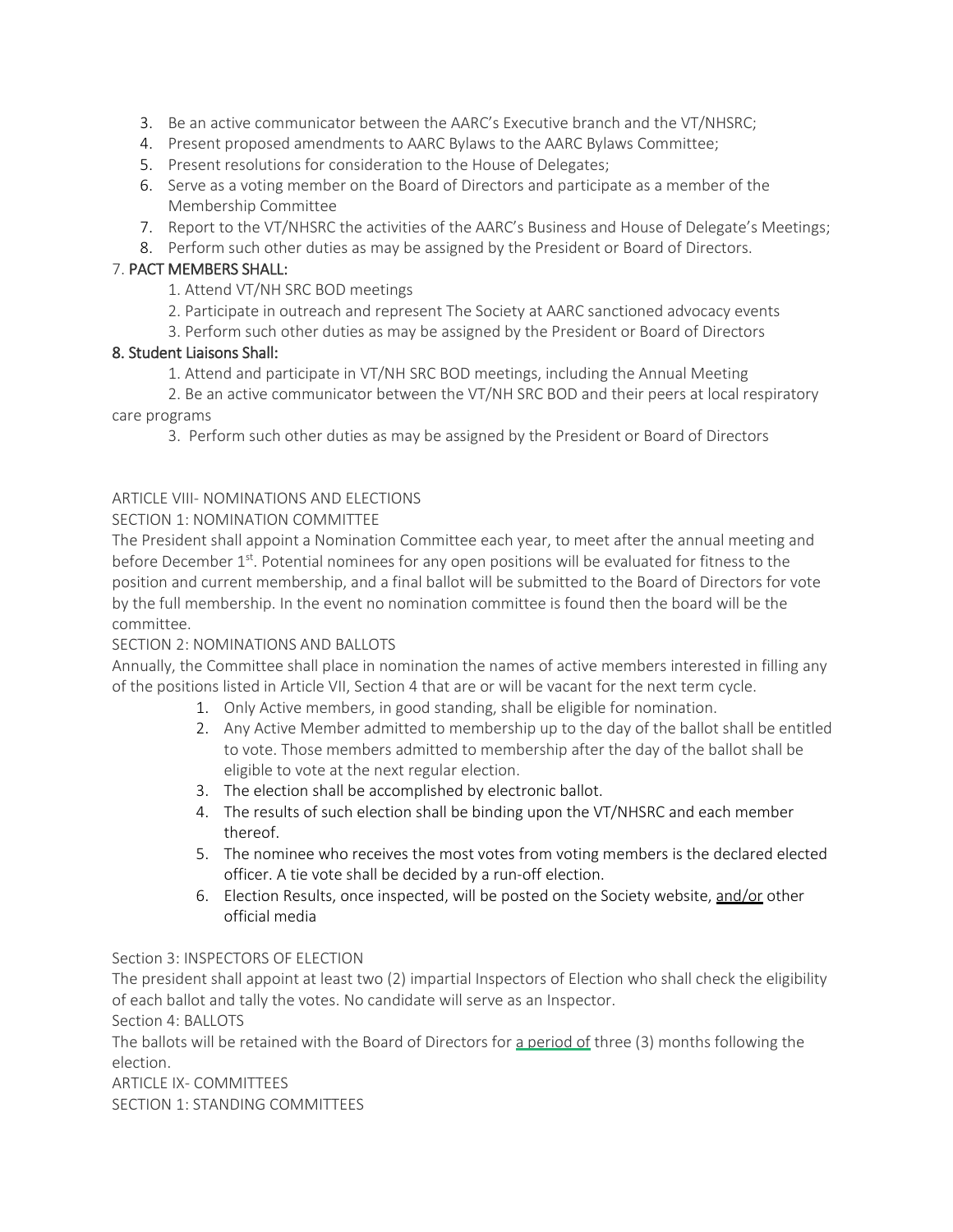The members of the following Standing Committee shall be appointed by the President as deemed necessary, subject to the approval of the Board of Directors.

- 1. Membership/Public Relations
- 2. Budget
- 3. Education
- 4. Bylaws
- 5. Elections and Nomination Committee

# SECTION 2: SPECIAL COMMITTEES AND OTHER APPOINTMENTS

Special committees may be appointed by the President.

SECTION 3: DUTIES OF COMMITTEE CHAIRS

- 1. The President shall appoint the Chair of each committee
- 2. Committee Chairs are responsible for the work of their committee and shall communicate the results of the committee's work to the Board of Directors.
- 3. The Chair of each committee shall confer with the committee members on work assignments.
- 4. The Chair of each committee may recommend prospective committee members to the President. When possible, the Chair shall have served as a member on the committee the previous year.
- 5. All committee reports shall be made in writing and submitted to the President and Secretary of the Society in a timely fashion.
- 6. Non-members of the VT/NHSRC or physician members may be appointed as consultants to the committees. The President shall request recommendations for such appointments from the Medical Advisor(s).
- 7. Each committee Chair requiring operating expenses shall submit a budget for the next fiscal year to the Budget and Audit Committee.

# ARTICLE X- COMPOSITION AND DUTIES OF COMMITTEES

# SECTION 1: MEMBERSHIP/PUBLIC RELATIONS

- 1. This Committee shall consist of at least two members, appointed by the President.
- 2. This Committee shall coordinate efforts to increase and retain membership.
- 3. This Committee shall remain aware of the membership benefits of the AARC.
- 4. This Committee shall concern itself with the publication of a VT/NHSRC Newsletter and all other publications of this VT/NHSRC with the public, hospitals, and other organizations through the dissemination of information concerning Respiratory Care.
- 5. The Committee shall maintain such liaison as has been established by the Board of Directors with other organizations whose activities may be of interest to the members of this VT/NHSRC. This may include the preparation of exhibits, programs, and other items to bring the message of respiratory care and the AARC to the medical, nursing, hospital, and public groups as well as educational facilities where such material can be expected to recruit new people to the field of respiratory care.

# SECTION 2: BUDGET AND AUDIT COMMITTEE

- 1. This Committee shall be composed of the Board of Directors or their designee.
- 2. They will propose an annual budget for approval by the Board of Directors. The proposed budget shall then be submitted to the BOD for approval.
- 3. This committee shall perform an annual audit.

# SECTION 3: PROGRAM AND EDUCATION COMMITTEE

- 1. This Committee shall consist of at least three (3) members, appointed by the President.
- 2. This committee shall concern itself with continuing education programs, scholarships, and special education projects as directed by the President.
- 3. The Committee shall approve and grant Continuing Education Units for educational programs within the boundaries of the VT/NHSRC using criteria approved by the Board of Directors.